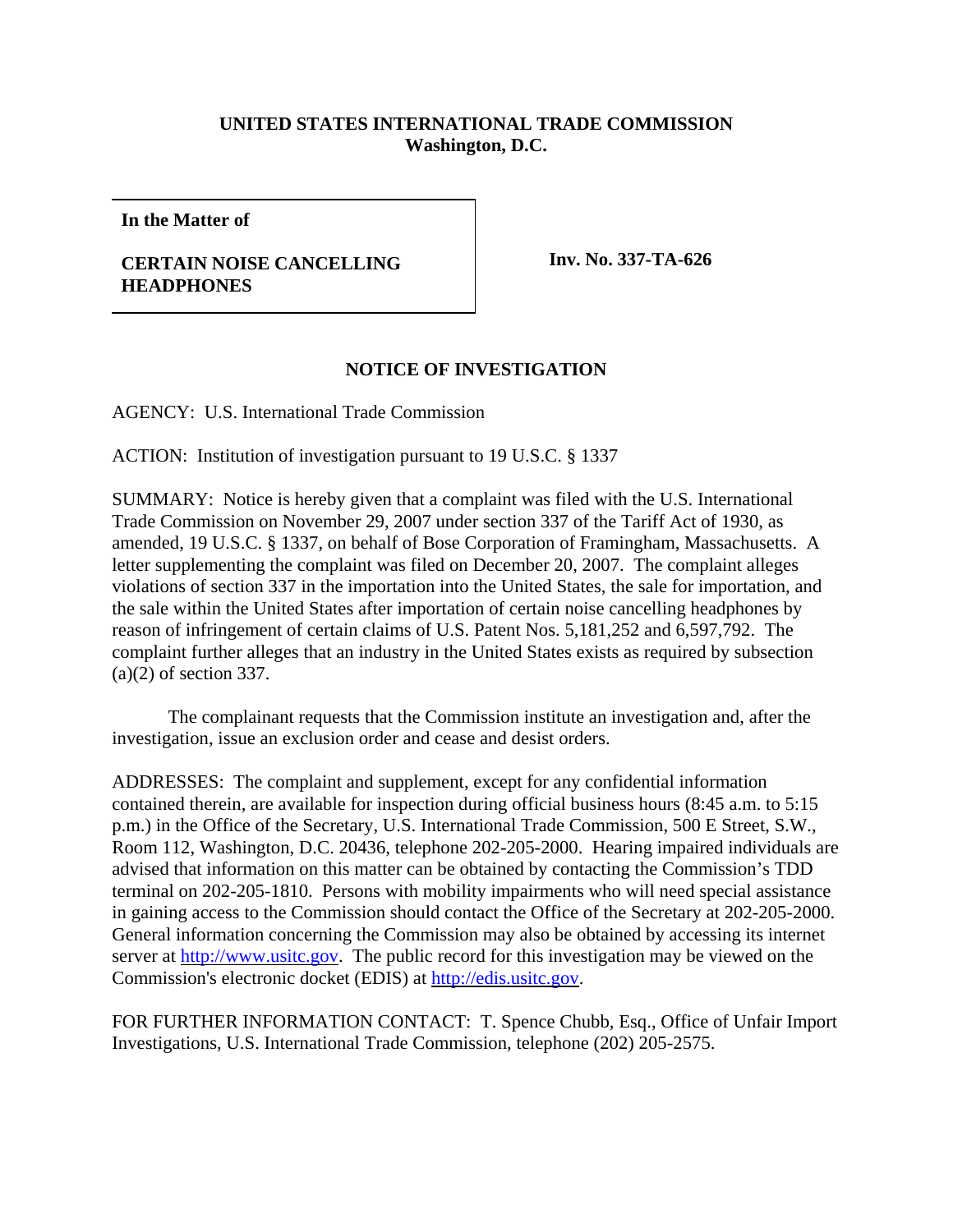AUTHORITY: The authority for institution of this investigation is contained in section 337 of the Tariff Act of 1930, as amended, and in section 210.10 of the Commission's Rules of Practice and Procedure, 19 C.F.R. § 210.10 (2007).

SCOPE OF INVESTIGATION: Having considered the complaint, the U.S. International Trade Commission, on December 26, 2007, ORDERED THAT –

(1) Pursuant to subsection (b) of section 337 of the Tariff Act of 1930, as amended, an investigation be instituted to determine whether there is a violation of subsection  $(a)(1)(B)$  of section 337 in the importation into the United States, the sale for importation, or the sale within the United States after importation of certain noise cancelling headphones by reason of infringement of one or more of claims 1, 2, and 5 of U.S. Patent No. 5,181,252 and claims 1 and 2 of U.S. Patent No. 6,597,792, and whether an industry in the United States exists as required by subsection (a)(2) of section 337;

(2) For the purpose of the investigation so instituted, the following are hereby named as parties upon which this notice of investigation shall be served:

(a) The complainant is  $-$ 

Bose Corporation 100 The Mountain Road Framingham, Massachusetts 01701

(b) The respondents are the following entities alleged to be in violation of section 337, and are the parties upon which the complaint is to be served:

> Phitek Systems Limited Level 4, Axon Building, 2 Kingdom Street Newmarket, Auckland, New Zealand

Phitek Systems Limited 3049 Summerhill Court San Jose, California 95148

GN Netcom, Inc. 77 Northeastern Boulevard Nashua, New Hampshire 03062

Audio Technica U.S., Inc. 1221 Commerce Drive Stow, Ohio 44224